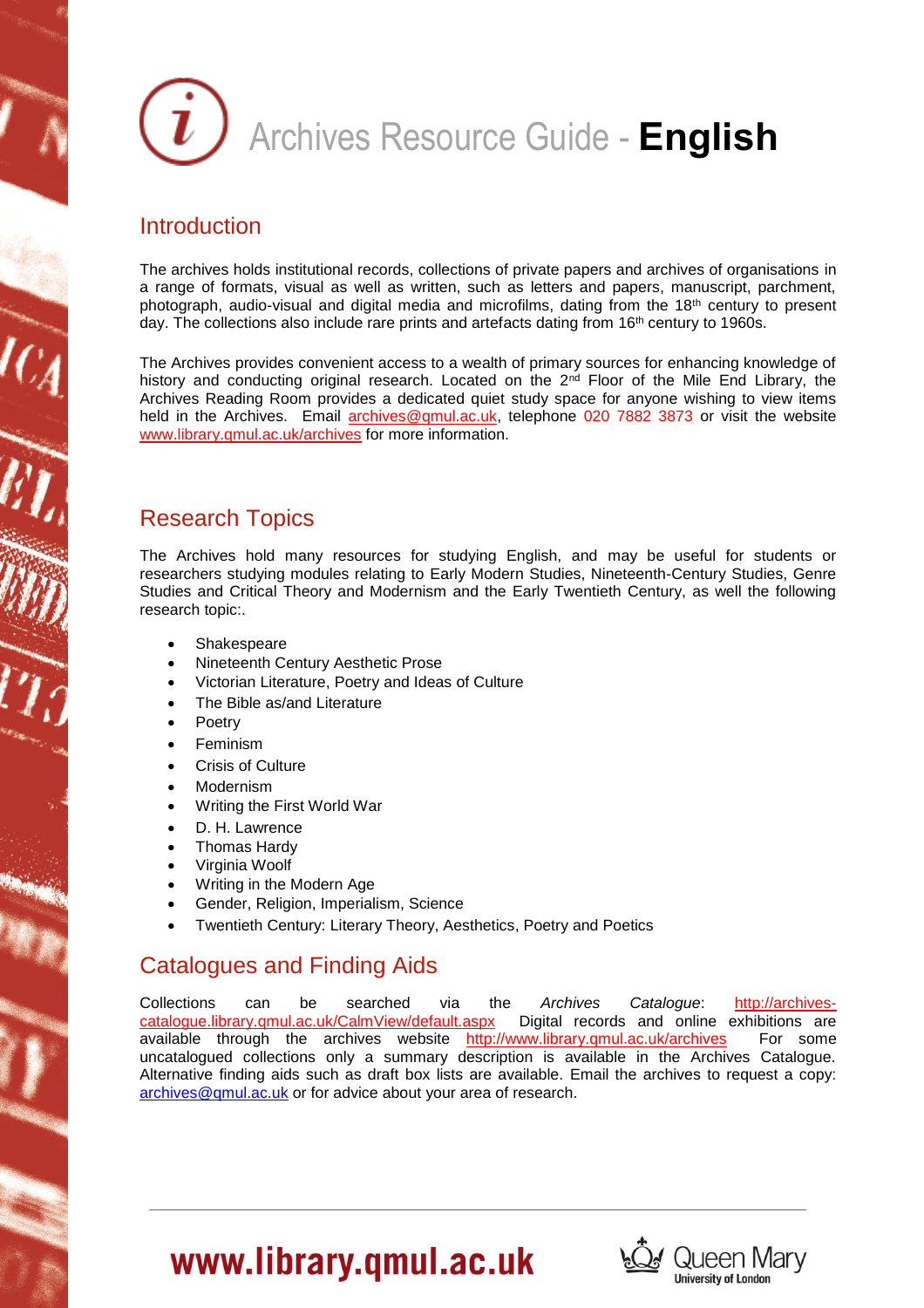#### A-Z of Relevant Collections



**Delf Smith, Ellen (1883–1980):** Papers of the botantist 1895-1974 and former lecturer at Westfield College. Documents her experiences of academic life in early 20<sup>th</sup> at the all women's college. Personal diaries and papers chart her marriage to the print maker, Percy Smith *(Ref No: PP3)*.

**East London Papers:** Journal of East London history, social studies and the arts *(Ref No: ELP)*.

**Fowler, Rachel (fl1872-1927):** Travel diaries of the former student of Westfield College, c1927 *(Ref No: PP31)*.

**Galbraith, Winifred:** Papers of the alumna of Westfield College, relating

to her missionary work in China in dating from c1920s-1940s, including photographs of students at the school. Also contains manuscripts for an unpublished novel, and an autobiography, both focussing on experiences of missionary work in China *(Ref No: PP45)*.

**Isaacs, Jacob (1896-1973):** Research papers, and notes of the Chair of English Language and Literature at Queen Mary College from 1952-1964, dating from 1885 and 1914-1970. The almost encylopedic collection of notes covers a very wide range of subjects relating to his teaching of early modern to modern literature and language, literary criticism, aesthetics, poetry, and drama *(Ref No: PP17).*

**Jenkins, Harold (1909-2000):** Research papers relating to his teaching of Shakespeare at University

College London and Westfield College, including lecture notes, research notes, papers regarding publications, dating from 1930-1994 *(Ref No: PP28)*.

**Lyttelton, General Sir Neville Gerald (1845–1931):** Papers of the Lyttelton and Grenfell families, c1840-1960. Letters and photographs of Neville Lyttelton during his service in India, Africa, and Ireland during late Victorian and Edwardian period, provide an insight into colonial history. Letters to family and friends document service in the First World War, and Second World War and the impact on those at home. Photographs, sketches, poetry, and papers relating to the plight of Belgian refugees and help afforded to them by Lady Lyttelton. Letters with



eminent friends such as Rudyard Kipling, E.V. Lucas, Lady Gregory, Henry Newbolt, Francis W. Hirst, Katherine Tynan Hinkson, W.B.Yeats, family photographs and other ephemera from late Victorian and Edwardian period *(Ref No: PP5).*

**Maynard, Constance (1849-1935):** Writings of the pioneering Mistress of Westfield College, dating from 1866-1935, provide an excellent source for the study of religion, gender and sexuality, and education in the Victorian and Edwardian periods. Various diaries chart almost seventy years of her life. The 'green book' diaries reveal her emotional reactions to events in her life, while the day diaries summarise her daily activities. Other diairies such as her travel journals, and Sundial diaries and diaries of Effie (Stephanie Anton, a child she adopted) focus on particular events or periods of her life. In her unpublished autobiography written between 1915 and 1933, she reflects on events described in her diaries. Other items such as her bible, annotated throughout with personal notes, and poetry also reveal her interests and influences *(Ref No: PP7)*.

**Rocker, Rudolf (1873-1958):** Typescript translation with annotations of 'Behind Barbed Wire and Bars', an unpublished work by Rudolf Rocker on his internment during the First World War. Translator unknown, but possibly Joseph Leftwich (1892-1984).

# www.library.qmul.ac.uk